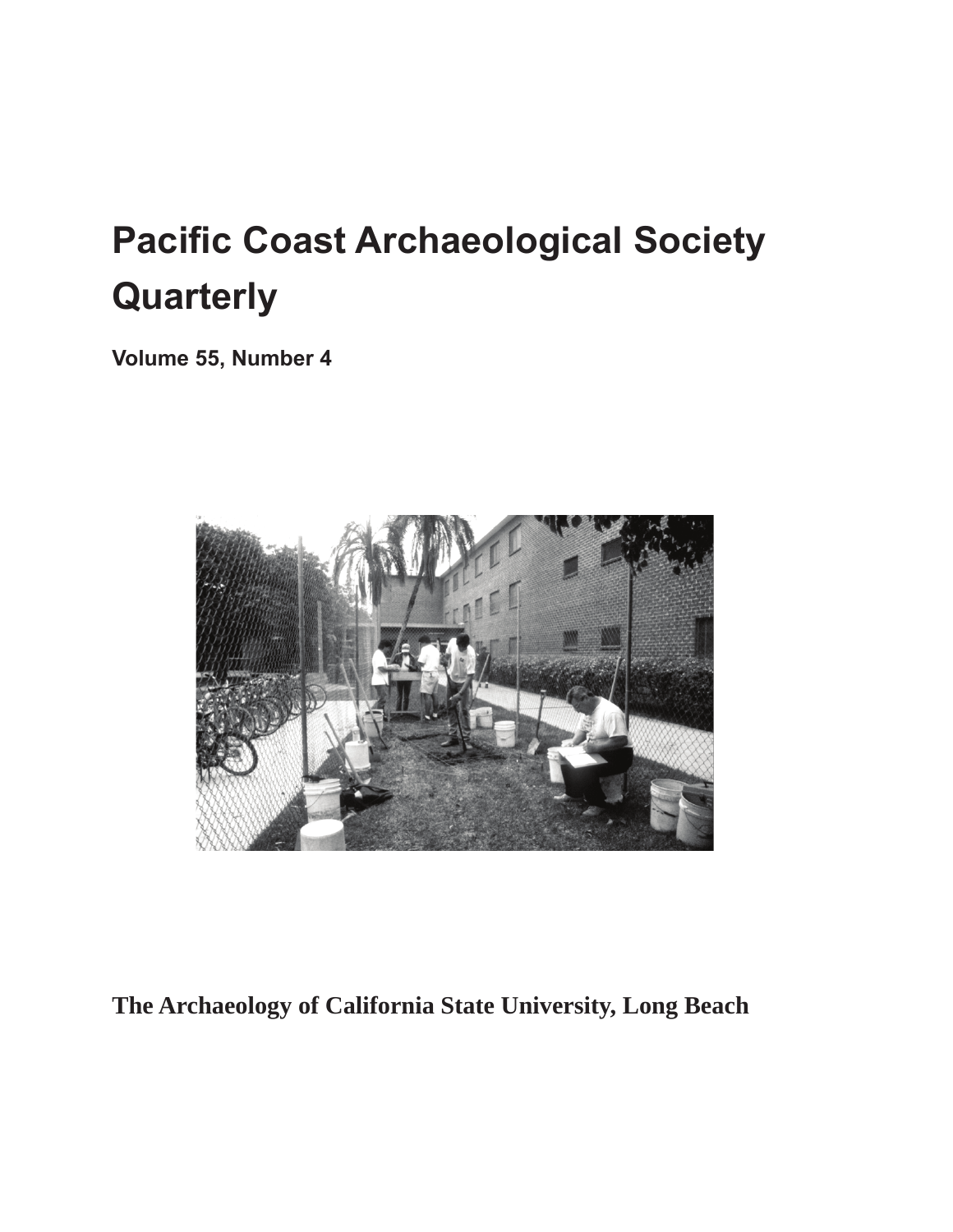## **Pacific Coast Archaeological Society Quarterly**

**Volume 55, Number 4**



Production Editor Rene Brace

Editors Alan P. Garfinkel and Stephen O'Neil Publications Committee Bob Brace, Gail Cochlin, Dorothy DeGennaro, Stephen Dwyer, Scott Findlay, Irene Foster, Jane Gothold, and Hank Koerper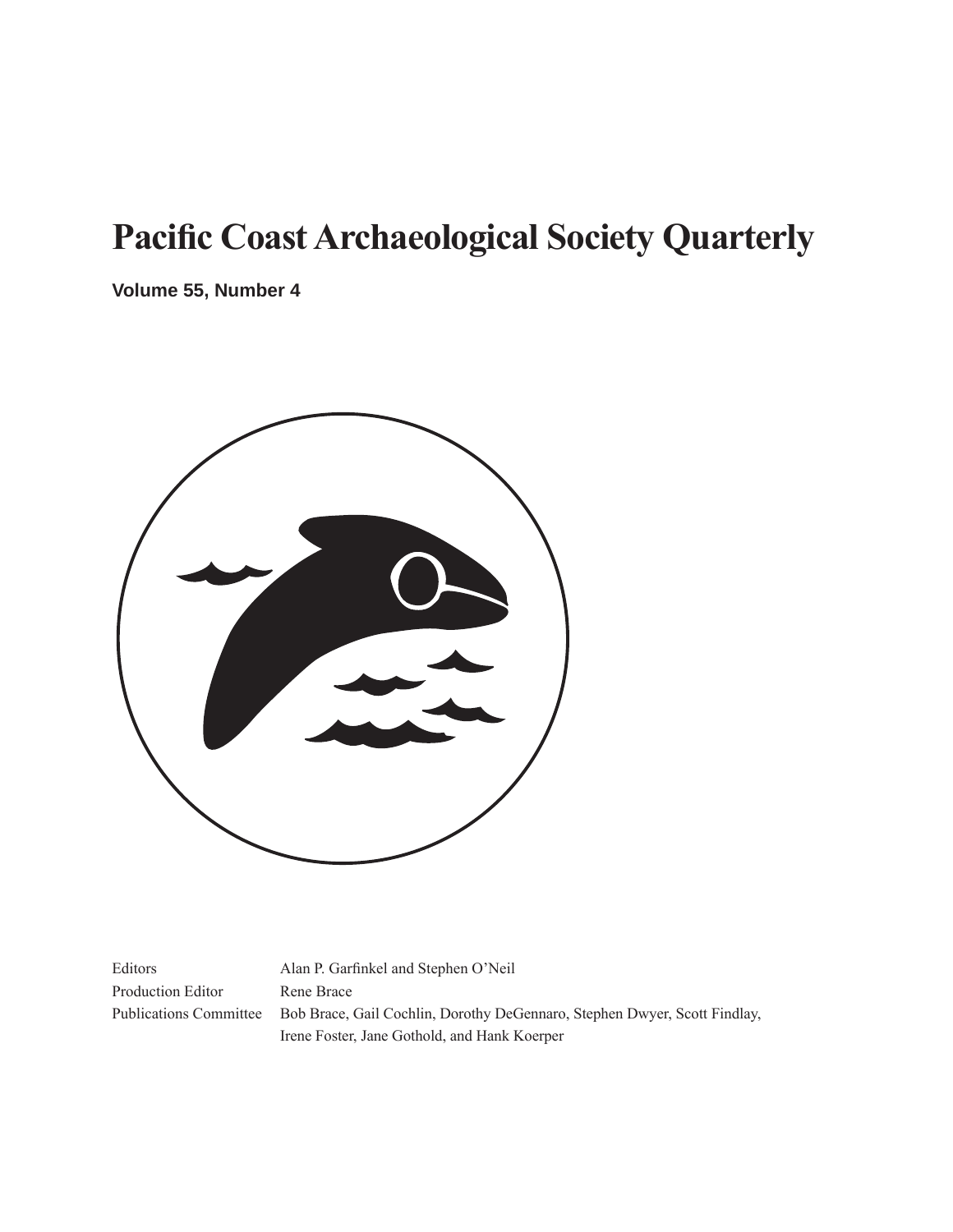#### *Pacific Coast Archaeological Society Quarterly*

The *Pacific Coast Archaeological Society Quarterly* is a publication of the Pacific Coast Archaeological Society (PCAS), which was organized in 1961. PCAS is an avocational group originally founded to study and to preserve the anthropological and archaeological history of the original inhabitants of Orange County, California, and adjacent areas. The Publications Committee invites the submittal of original contributions dealing with regional history and prehistory. Although PCAS is especially interested in reports that shed further light on the early inhabitants of coastal southern California, it always welcomes manuscripts on the wider Pacific Coast region.

Information about subscriptions to the *Pacific Coast Archaeological Society Quarterly* and the *PCAS Newsletter* is available online at www.pcas.org. Back issues of the *Pacific Coast Archaeological Society Quarterly* are available. An index to Volumes 1 through 40 is available as Volume 40, Numbers 3 & 4. This searchable index is online at www.pcas.org. Four *Occasional Papers* (on Catalina Island, Mexican Majolica, and the Peralta Adobe and a remembrance of H. B. Nicholson) have also been published by PCAS. To place an order, receive information about the Pacific Coast Archaeological Society, or submit an article for publication, email publications@pcas.org or write: Pacific Coast Archaeological Society, PO Box 10926, Costa Mesa, California, 92627. Additional information is available at www.pcas.org. PCAS is not responsible for delivery of publications to subscribers who have not furnished a timely change of address.

Recent issues of the *Pacific Coast Archaeological Society Quarterly* are available at www.pcas.org and can be downloaded and viewed but not printed. Articles appearing in the *Pacific Coast Archaeological Society Quarterly*  are abstracted in *Historical Abstracts* and *America: History and Life*. This issue of the *Pacific Coast Archaeological Society Quarterly* is copyrighted © 2021 by the Pacific Coast Archaeological Society. ISSN 0552-7252.

This issue was published in November 2021. In the *PCAS Quarterly* publication sequence, this issue is Volume 55, Number 4 (subscription year 2019).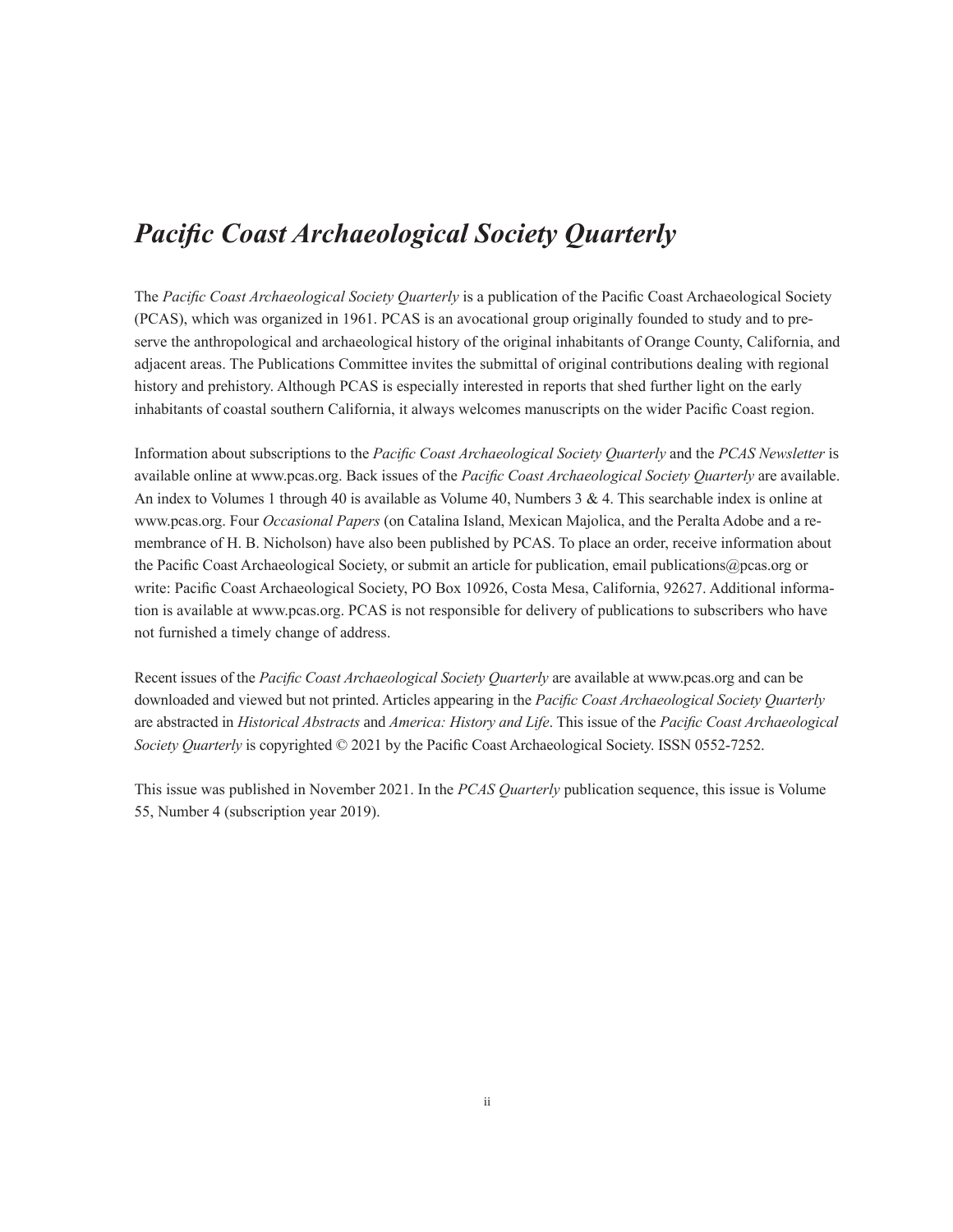### *Contents*

The Archaeology of California State University, Long Beach .......................................................... 1 Matthew A. Boxt

Cover: Excavation at CA-LAN-2629, August 1994.